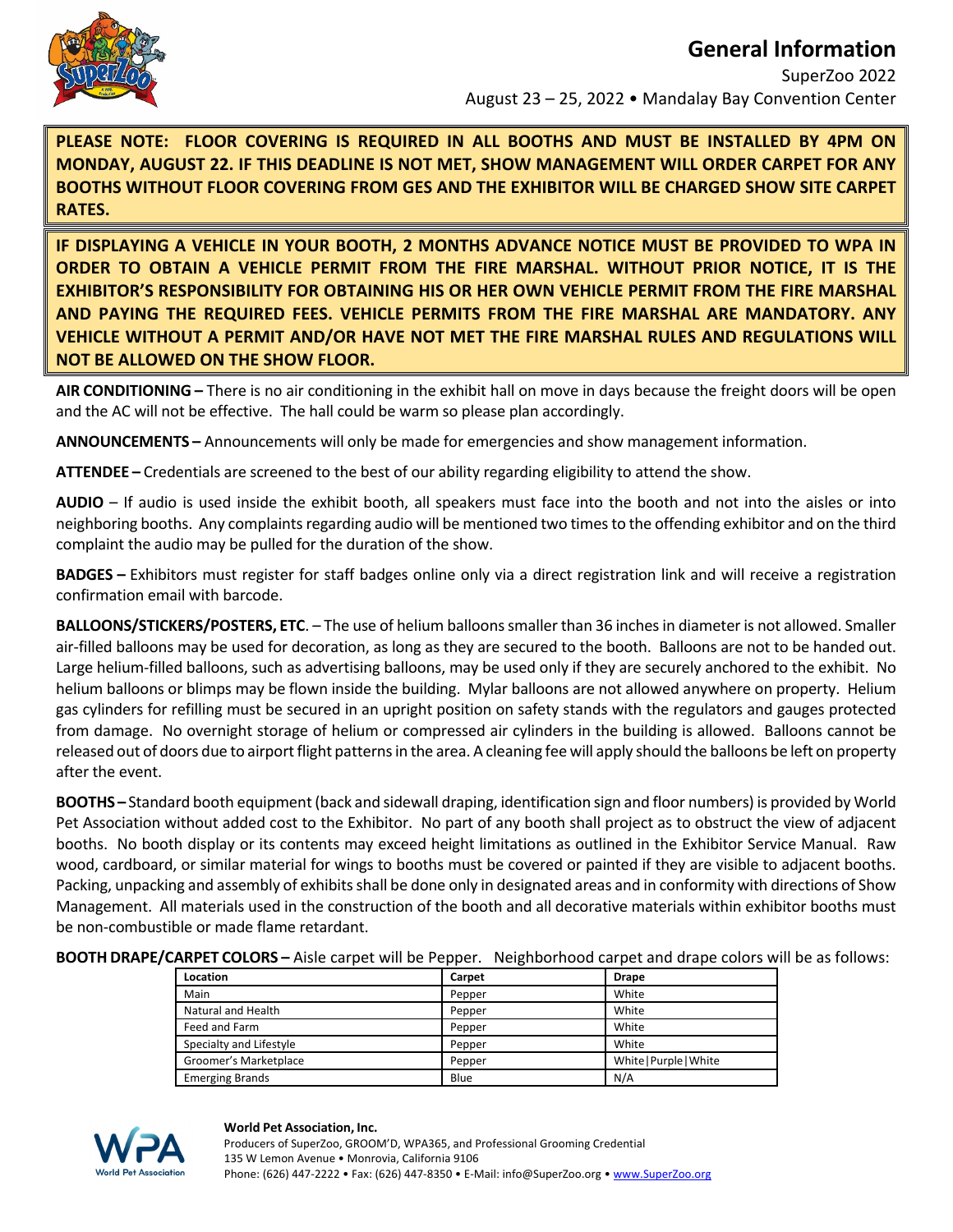**BOOTH CLEANING ‐**  *Exclusive Provider*‐ There is no automatic booth cleaning; it is a service that must be ordered from the Mandalay Bay. Aisles will be cleaned nightly.

**BOOTH FLOOR COVERING –** is required in all booths and must be installed by 4pm on Monday, August 22. If the deadline is not met, show management will order carpet for any booth without floor covering from GES and the exhibitor will be charged show site carpet rates.

**BUSINESS SERVICE CENTER –** Mandalay Bay features a full‐service FedEx Office Business Center located on Level 1 of the South Convention Center, as well as at The Delano front desk and Mandalay Bay front desk. All locations are open from 7:00 am – 6:00 pm daily. For ease of planning and receiving please ship all booth material through GES either in advanced to the warehouse or direct to show site. Please see the Material Handling Section of the GES Service Manual. If you do ship packages/boxes to the hotel, they will be received at the FedEx Office Business Center and you will have to retrieve during the center's hours, and carry to your booth.

**CAMERA –** Photography is allowed in all areas at SuperZoo. A picture of your product can allow a buyer to contact you after the show if they had not had a chance to ask questions or place an order with you while at the show.

**CANOPIES/AWNINGS** - will only be allowed with show management pre-approval. If you feel you need a canopy in order to display your product you must submit a Booth Design Plan to obtain this approval. Without prior approval your canopy or awning may not be allowed on show site.

**CARPET –** Aisle carpet is provided. Booth floor covering isrequired in ALL booths! If you have not previously ordered carpet from GES and don't supply your own, Show Management will order carpet from GES and you will be charged at show site rates.

**CARPENTERS –** GES is designated as the official show contractor. If you need any special exhibit or display constructed, repaired and/or renovated, please contact them for services.

**CARTLOAD SERVICE:** Cartload Service can be ordered at the GES Service Center. Once ordered, an exhibitor will be required to check in at the GES shack. WPA will pay for the first 300 pounds of material handling OR up to two cartloads maximum on the in and two cartloads maximum on the out for each Exhibitor. This credit will apply to all exhibitors, regardless of booth size. The savings will be reflected as a credit on your final GES bill which will be emailed during the show.

**CHILDREN – SHOW DAYS:** Must be badged and if under 16 must be with their parents at all times. Children under sixteen are NOT permitted to walk the aisles without adult supervision. Lost children announcements will not be made.

**CHILDREN – MOVE IN/OUT**: Mandalay Bay states "Absolutely no children under 18 are allowed on the exhibit floors or docks during load in and load out."

**CONTRACT** – Each exhibitor is responsible for understanding and abiding by the terms and conditions on your Application & Contract for Exhibit Space. This application properly executed by Applicant (Exhibitor) shall upon written acceptance by SuperZoo and World Pet Association (WPA) acting as show management constitutes a valid and binding contract. Show Management reserves the right to render all interpretations and to establish further regulations as may be deemed necessary for the general success of the exhibition. It is further agreed that the conditions, rules and regulations as herein stated and as outlined in the Exhibitor Service Manual are made a part hereof as though fully incorporated herein, and that the said exhibitor agrees to be bound by each and every one thereof. Show Management reserves the right to manipulate the floor plan and to move exhibitors(with prior notice) to enhance and benefit the overall exhibition. Should you have any questions, please call our office at (626) 447‐2222.

**CONTRACTORS (OFFICIAL CONTRACTORS**) – Please note that cleaning, internet/phone, fresh water, food service and electrical are exclusive services of Mandalay Bay's Official Contractors and must be ordered through the appropriate forms from the service kits located in the SuperZoo website www.SuperZoo.org.

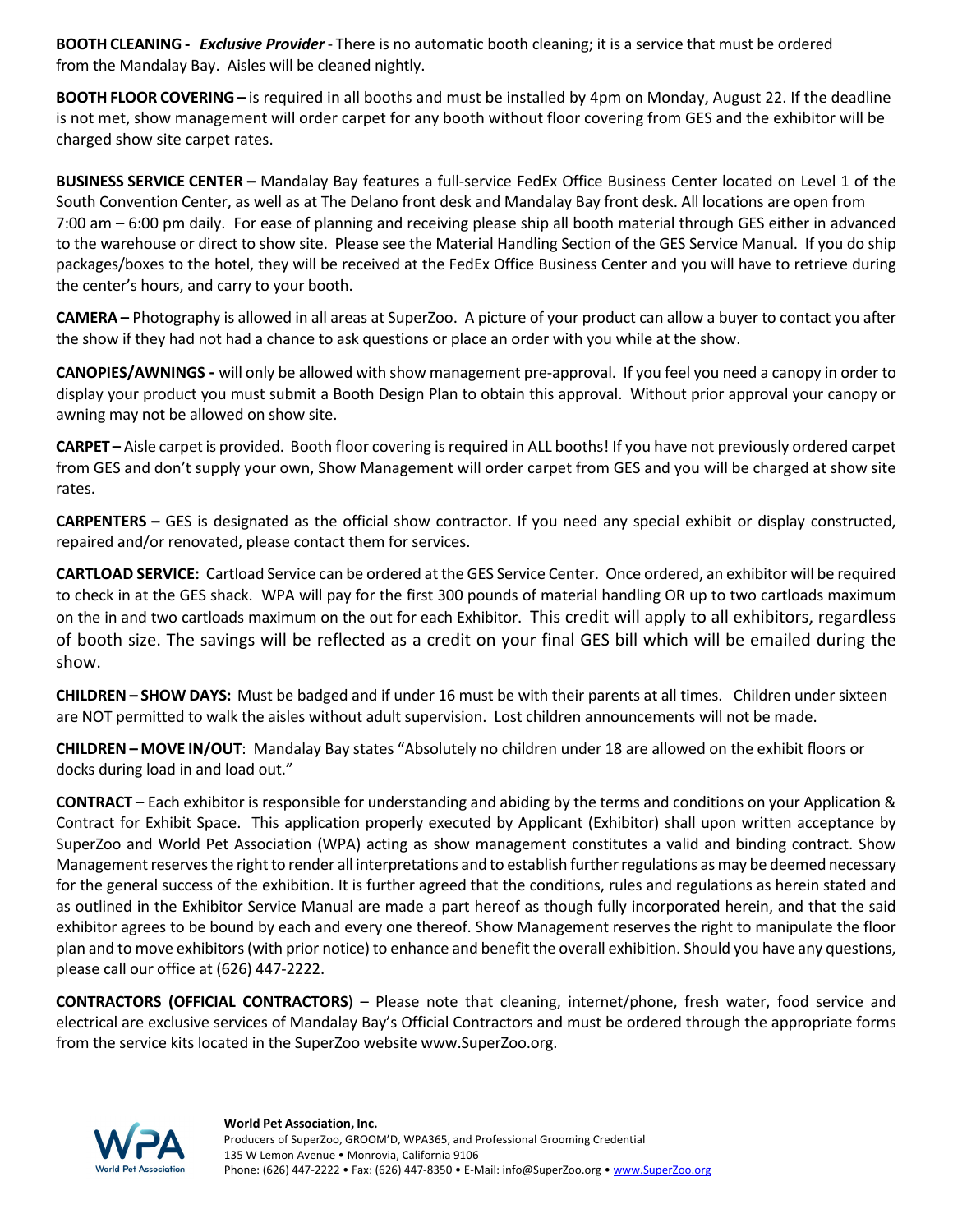**COVID‐19 RESTRICTIONS –** The WPA Show Management Team is committed to delivering a clean and safe environment for all participants. We are carefully following the most up-to-date recommendations and guidelines from the CDC and other federal, state, and local authorities. We will keep you informed of the safety procedures and processes put into place as they are implemented.

**DECORATIONS** –May NOT be affixed to the ceiling, painted surfaces, columns, fabric and decorative walls. All materials must be flameproof. Decorations must be confined to your exhibit booth only and not extend into the aisles, including signs and easels. If you have a corner booth, you may not affix signs to your corner pole.

**DECORATOR/OFFICIAL SERVICE CONTRACTOR** ‐ Once you are at the show, the GES Service center is onsite to place any last minute orders. GES Exposition Services Phone: 1 (800) 475‐2098|Fax: 1 (866) 329‐1437| www.ges.com You will also be assigned to a GES Service Executive who will assist you with GES needs. Once on‐site, you can text them at (702) 830‐7354. Utilizing the text service may save you trips to the GES service desk. Order forms for any of the above services are available online in the SuperZoo website under the GES portion of the Service Kit. It is very important that you place your order for these services in advance to receive discounted rates. All advance orders will be placed in the exhibitor's booth prior to exhibitor's move‐in.

**DEMONSTRATIONS –** Must be confined within the boundaries of your booth and may not extend into the aisles. Attendees must not block the aisles. Sound levels, grooming demonstrations, glaring lights or other distracting exhibitor's activities are subject to adjacent exhibitor and Show Management approval.

**DISTRIBUTION OF PROMOTIONAL ITEMS –** Must be within the confines of your booth, not in the aisles. This includes anything being distributed by costumed characters.

**DRAPES –** Your inline booth consists of 8' high back drape and 3' high side drapes. If you have a corner booth and would like the side drape added, you may request this, free of charge, at the GES Service Desk, or through your GES Executive.

**DRONES –** Exhibitors are not permitted to fly drones in the exhibit halls or pre‐function areas

**EARLY MOVE OUT‐** Closing down an exhibitor booth prior to show closing will result in a \$1,000.00 fine that will be due and payable prior to inclusion in any other WPA event.

**ELECTRICALAND PLUMBINGSERVICES –** *Exclusive Provider* – 3970 Las Vegas Boulevard South, Las Vegas, NV 89119 Phone: (702) 322‐5707|Fax: (702) 318‐8220. All electrical/plumbing work must be performed by Edlen, the in‐house contractor, which has jurisdiction over the installation, in accordance to their present union affiliations, operation, maintenance and repair of all portable electrical wiring and electrical equipment at tradeshows, conventions and events. See Mandalay Bay Convention Center portion of this kit.

**EMERGENCY/EVACUATION PROCEDURE ‐** Mandalay Bay Resort is equipped with sophisticated electronic fire detection and alarm systems which are designed to notify our Fire Command Center the location of any incident that triggers a detector or activates the sprinkler system. Once an alarm has been initiated, members of Mandalay Bay's trained Security & Engineering staff immediately respond to the location of the alarm, determine the source, assessthe situation and report back to the Fire Command Center with their evaluation. Evacuation is not automatic and is only ordered when warranted. In the unlikely event of fire, Mandalay Bay is equipped with state‐of‐the‐art fire suppression systemsto control and extinguish fires of major consequence. In addition, portable fire extinguishers have been strategically placed throughout the property to allow for extinguishing fires in their incipient stage before they endanger our patrons and employees.

**EMERGENCY EQUIPMENT ‐** Mandalay Bay Resort is equipped with alarm and sprinkler systems. Fire extinguishers and other emergency equipment are strategically located in all areas of the building. The Mandalay Bay Convention Center Security Office monitors all building emergency systems throughout the facility. It is imperative that all fire hose cabinets, strobes, and fire extinguishers be kept clear, accessible, and free of obstructions at all times. The fire hose cabinets, strobes, and fire extinguishers are permanent fixtures of the facility and cannot be moved.

**EMERGENCY STAFF ‐** Mandalay Bay Security Dispatch is operational 24 hours a day and becomes the communications center and command post in the event of an emergency. The 24‐hour security hotline number from any in‐house



### **World Pet Association, Inc.**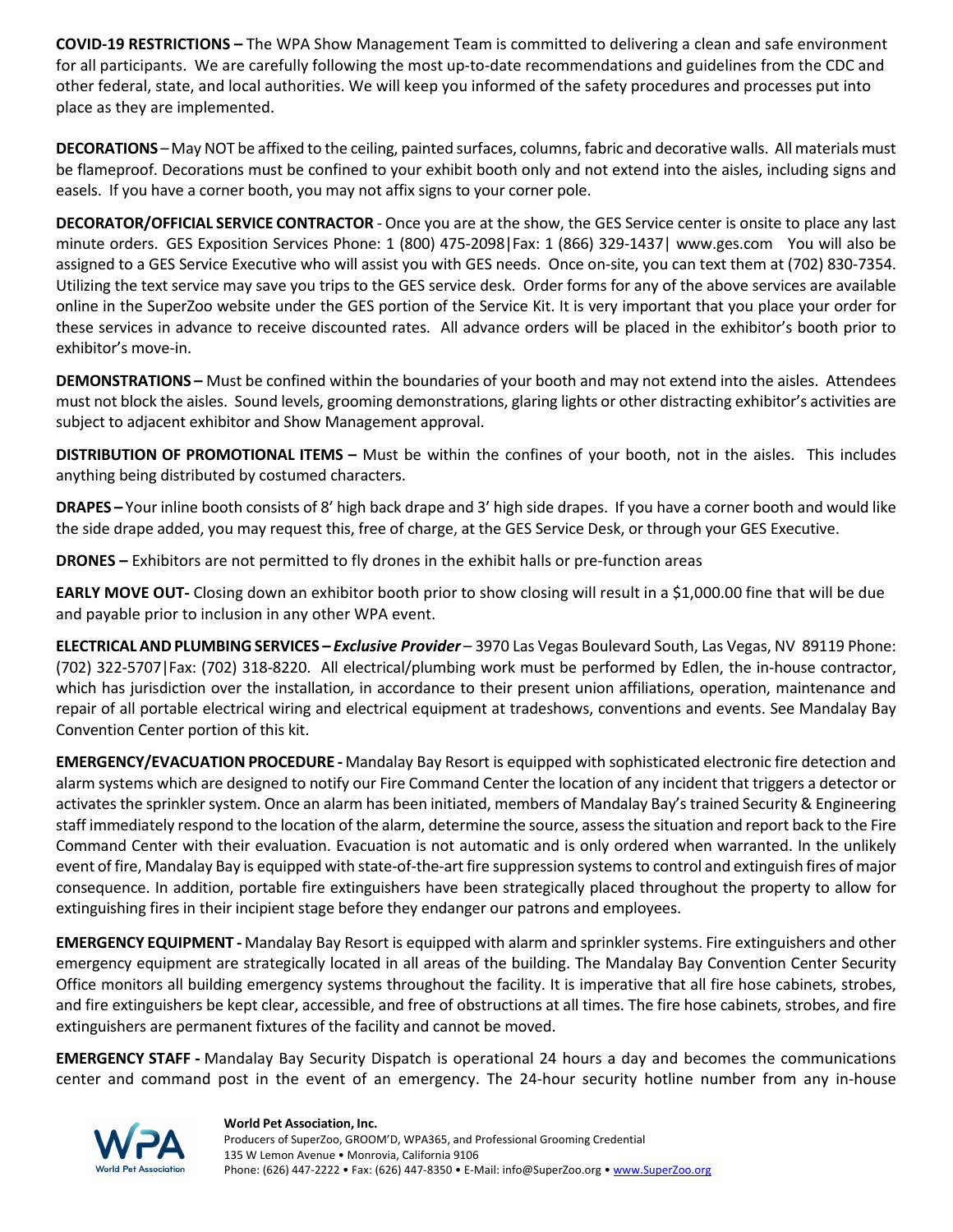telephone is 77911. If calling from an outside line the emergency number is (702) 632‐7911. Please call only this number during an emergency and our staff will alert the necessary emergency personnel.

**EXHIBITOR APPOINTED CONTRACTORS** – Should you choose to use a non‐official contractor; you must provide appropriate insurance information to GES and fill out and submit the EAC forms located in the GES section of this kit. All contractors needing access to the exhibit floor must be badged during move in, show hours, and move out. Wrist bands will be issued at the EAC desk in registration and given only if the EAC form and insurance forms comply and have been provided to GES in advance. For the protection of all concerned, **there will be no admittance to the exhibit hall without the required insurance forms**.

**EXHIBITOR REGISTRATION –** Every person who will be working in the exhibit booths during show hours will need an identification badge, which will admit them to the show during its entire course, including the installation and dismantling periods. During move-in at the Mandalay Bay Convention Center, booth personnel will be able to pick up badges starting at noon on Sunday, August 21<sup>st</sup>. Exhibitors needing access before that time will check in with security at the entrance to the hall for a wristband. Please be advised that the Mandalay Bay will enforce their policy that states "Absolutely no children under 18 are allowed on the exhibit floors or docks during move in and move out."

**EXHIBITOR SERVICE DESK** – The exhibitor's service desk, staffed by personnel from our service partners, will be located on the show floor. Here you can check on your orders placed before the event or place any last minute orders that have come up during the installation. Order forms for services are available online and it is important that you place your order for these services in advance to receive discounted rates.

## **FIRE MARSHAL REQUIREMENTS**

- Designated "No Freight" aisles are required. These aisles must be kept clear at all times during the move in and move out of trade shows. Please pay attention to the marked "No Freight" aisle markings in the show floor.
- All fire exits and the illuminated exit sign above each must be clearly visible. Exit doors, exit signs, fire alarm, fire hose cabinets and fire extinguisher locations cannot be concealed or obstructed.
- Open flame devices of any kind are prohibited in all assembly areas, unless pre‐approved by the Clark County Fire Department; they must meet requirements of the Uniform Fire Code and permit requirements of the Clark County Fire Department.
- Storage of any kind behind back drapes, display walls or inside the display areas is not allowed. All cartons, crates, containers, packing materials etc., necessary for repackaging, must be marked with an "Empty" sticker. GES will remove the "empties" from the show floor.
- All exhibit booths with solid covers and that exceed 1,000 square feet in area are required to contain internal automatic fire sprinklers.
- Fire sprinkler systems must be installed by a Nevada state licensed fire sprinkler contractor.
- When a multi-level enclosed exhibit is used in a show, a self-contained automatic fire extinguishing system may be required upon review by the CCFD.
- All multi-level booths must have 2 remote means of egress if the upper level is greater than 300 sq ft.
- All fully enclosed booths with enclosed rooms must have at least two (2) exits leading directly to the aisle. These booths must possess a smoke detector and fire extinguisher for each enclosed area. The CCFD may require additional equipment.
- If any exhibiting booths have multiple levels or room(s) with enclosures, visible notification must appear on the stairway(s) or outside the room. This notice must state the maximum occupancy permissible or total weight load allowable on the second story at one time. If the second story occupancy level allows more than ten (10) people at one time, a second stairway must be present.
- All materials used in the construction of the booth and all decorative materials (drapery, table coverings, banners, foam board, signs, set pieces, etc.) within exhibitor booths and those used for special events must be non-combustible or made flame retardant. Certificates of flame retardant treatment must be submitted to the CCFD along with samples of said materials prior to construction of booth. You must maintain copies of flame certificates on premises as the CCFD can require verification at any time. Utilizing cardboard boxes as parts of exhibits or displays is not permissible.
- Booth construction shall be substantial and fixed in position in a specified area for the duration of the show.



### **World Pet Association, Inc.**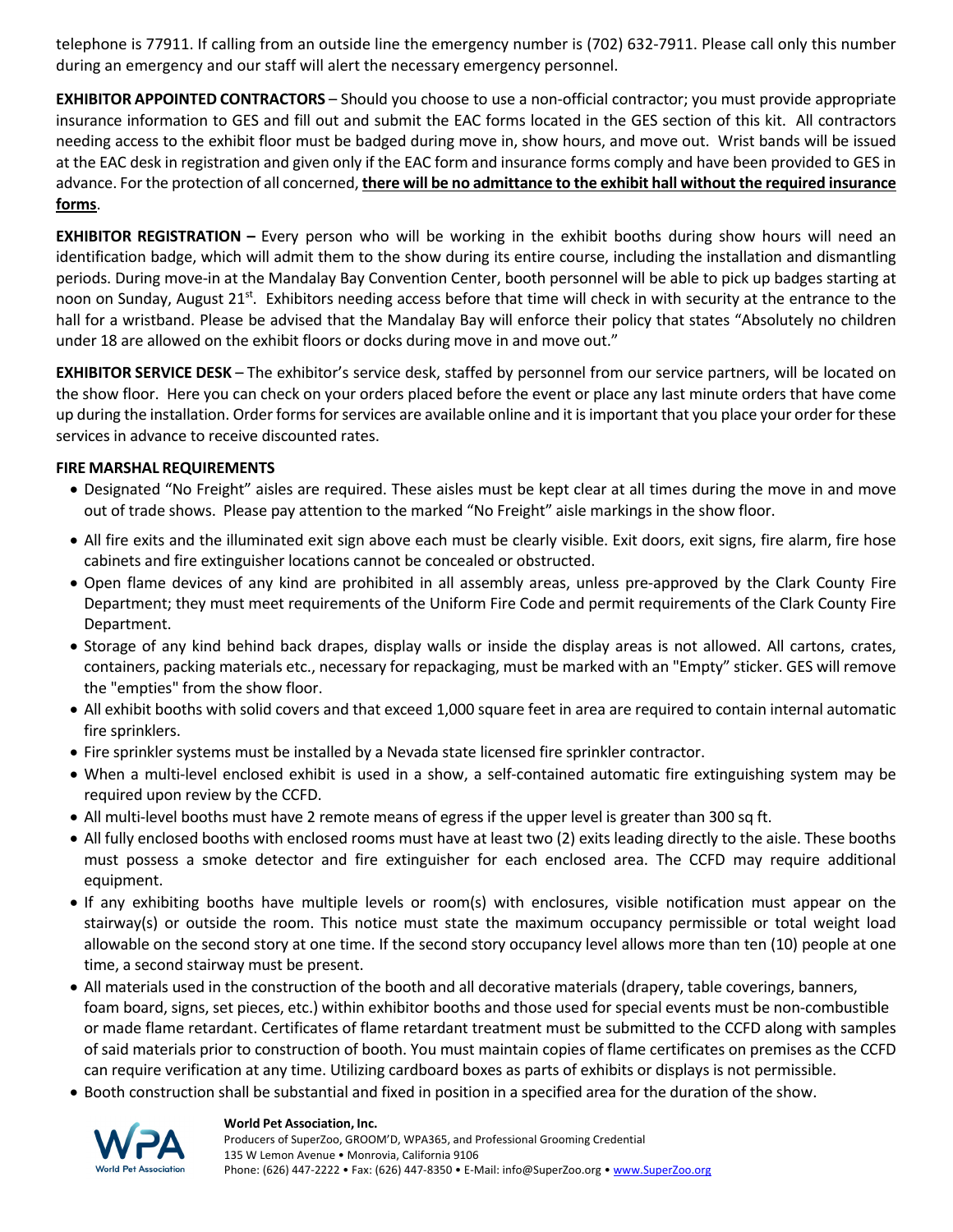- Literature on display shall be limited to reasonable quantities. Reserved supplies shall be kept in closed containers and stored in a neat and compact manner.
- Compressed gas cylinders are prohibited unless prior approval is obtained from the Fire Marshal. Approved cylinders must be stored in an upright position. Helium canisters are permitted, but only in a secured, upright position. Helium canisters must be removed during non‐show hours.

**FIRST AID ‐** Will be available during move‐in, show days & move‐out. The First Aid room is located on Level 1 of the South Convention Center, close to the Business Center. If you need an EMT to come to you, please let a security guard or WPA staff member know, they will be called to attend to you on the show floor.

**FLOOR MANAGERS**: Will be on the show floor from move in through move out to answer your questions regarding move in/out procedures, your freight, booth regulations, etc.

**FOOD SAMPLING** – A Food Sampling Form, must be filled out and submitted to the Mandalay Bay in advance of the show. Private shows (not open to the public) are not obligated to obtain permits, but must still comply with

- applicable Southern Nevada Health District regulations, which include, but are not limited to:
	- Hand washing must be available with 110 degree water.
	- Exhibitors handling food must wash their hands for 20 seconds upon entering their work station.
	- Sanitizer must be provided at each booth; the exhibitor should know what sanitizer they are using. The suggested sanitizer is Quat (150‐400ppm) or Chlorine (50‐ 100ppm); test strips should be available to check the levels of the sanitizer.
	- All foods must be maintained at proper temperatures: 41 degrees F. or colder or 135 degrees F. or hotter.
	- Stem thermometers must be available to monitor food temperature.
	- Suitable utensils or individual portions must be provided.
	- Single-service gloves or suitable utensils must be provided for handling of all ready to eat food.
	- No smoking or eating is permitted in any booth preparing or serving food. All beverages must have a lid.
	- A fire extinguisher must be provided in any area using Canned Heat, gas or fire.
- Adequate extension cords must be available and stored to prevent electrical shock or a tripping hazard. Please address further questions to:

SOUTHERN NEVADA HEALTH DISTRICT Environmental Health Division

625 Shadow Lane Las

Vegas, NV 89127 (702) 759‐0588

Website: http://www.southernnevadahealthdistrict.org/index.html

Email: environmentalhealth@snhdmail.org

Mandalay Bay Convention Center guidelines for the service of prepared food are as follows:

- Samples are limited to manufactured, processed or distributed products only.
- Food samples are limited to one (1) ounce.
- Beverage samples are limited to two (2) ounces.
- Items used as traffic promoters must be purchased through Mandalay Bay.
- Exhibitor Services department must approve all samples.
- Each exhibitor intending to serve samples must advise Exhibitor Services for approval and instructions.
- Corkage and service charge fees may apply.

**FOOD SERVICE –** *Exclusive Provider* ‐ Catering needs are handled by the Exhibitor Services department for the trade show floor. Food and beverage orders may be placed online at www.mandalaybayexhibitorservices.com. For questions regarding food and beverage, please call toll free 855-408-1349 or email services@mandalaybayexhibitorservices.com.

**HALOGEN LIGHTING –** This policy covers restrictions on stem mounted halogen lighting provided by display contractors and exhibitors for the temporary lighting of exhibit booths. The use of any stem mounted halogen or other fixtures employing a non-shielded halogen bulb is not allowed. In addition, conventional track lighting systems that use any of the approved types of halogen bulbs and that are securely mounted to stable exhibit structures will continue to be allowed.

| Approved Halogen Bulbs       | Disapproved Halogen Bulbs |
|------------------------------|---------------------------|
| MR 11/16 Covered-low voltage | MR 11/16 Uncovered        |



**World Pet Association, Inc.**  Producers of SuperZoo, GROOM'D, WPA365, and Professional Grooming Credential 135 W Lemon Avenue • Monrovia, California 9106 Phone: (626) 447-2222 • Fax: (626) 447-8350 • E-Mail: info@SuperZoo.org • www.SuperZoo.org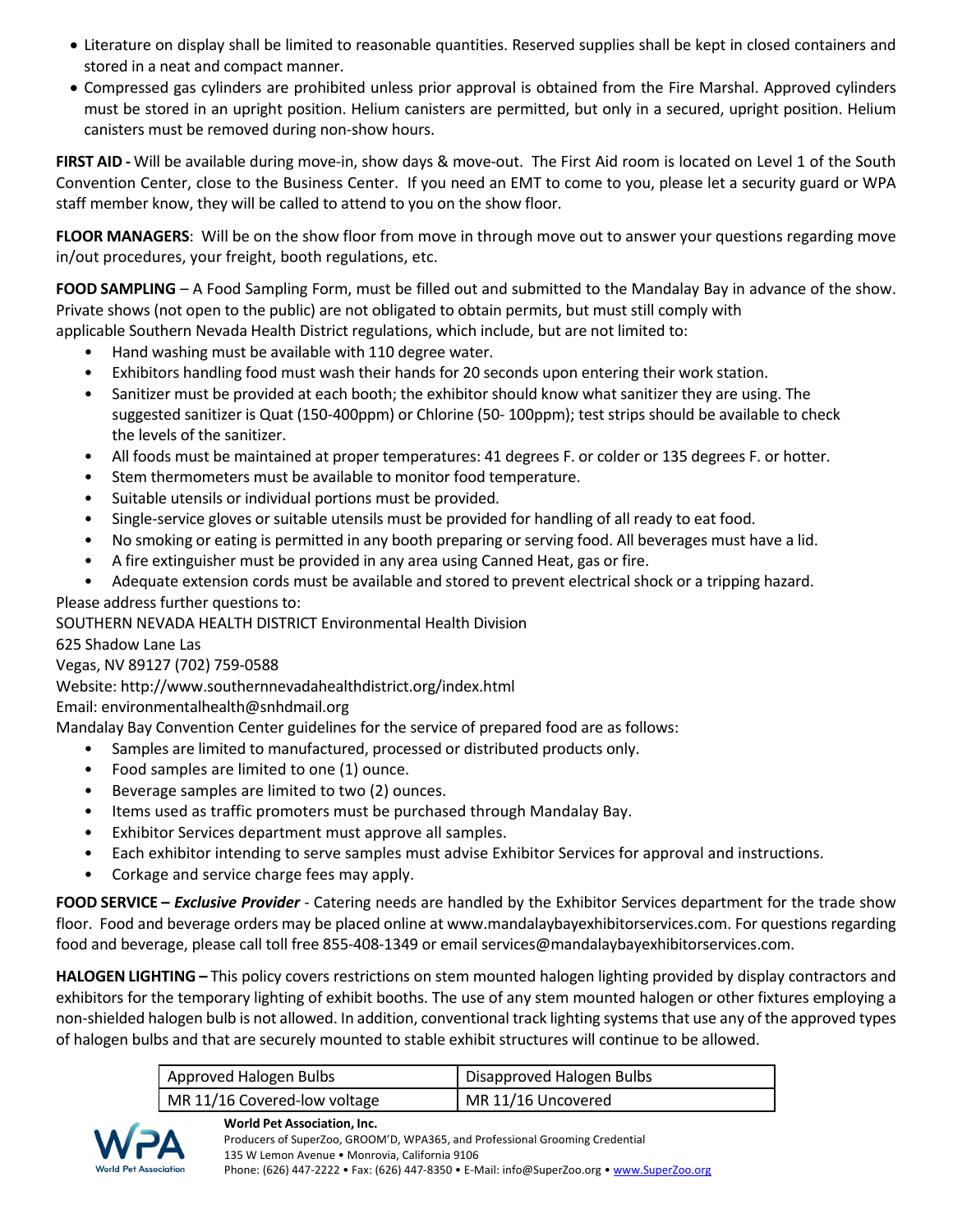| MR 16 Covered-line voltage  | Line Voltage Uncovered       |
|-----------------------------|------------------------------|
| $PRR 14, 16, 20, 30$ and 48 | Low Voltage-Bi-Pin Uncovered |

**HAZARDOUS MATERIALS** ‐ Exhibitors are prohibited from possessing, storing, or bringing onto the property materials that constitute hazardous materials as defined by federal, state and local law.

**HAND CARRY:** To Hand Carry product/displays an exhibitor may park in the Hand Carry lot, directly across from the Hall E entrance to SuperZoo. Please refer to map. Exhibitors may enter into Hall E. Dollies and carts are NOT allowed.

**HEALTH AND SAFETY PROTOCOLS** ‐ We will continue to deliver further COVID‐19 details and information as soon as it is provided from facility, Nevada and CDC. For more info visit webpage https://www.superzoo.org/news‐and‐updates/

**HOUSING INFORMATION** – Please contact Connections Housing, our official travel provider, at (702) 476‐6976 or superzoohousing@connectionshousing.com if you have any questions on housing. To make reservations, please see hotel and travel information provided on the website www.superzoo.org .

**INFORMATION** – Please find our Information Counter in the pre-function areas, prior to entering the show floor.

**INSURANCE –** Please refer to Booth Space Contract agreement Paragraph 21 Insurance Requirements for information.

LABOR - Exhibitors are required to comply with the union labor rules and regulations during set-up, show days and tear down of the show. Please refer to the GES Service Kit for specifics on union regulations.

**LEAD RETRIEVAL –** This is an invaluable follow‐up sales tool for the leads generated at the show. This equipment records, prints and stores your leads with the swipe of a badge. The form located in the service kit www.superzoo.org . The onsite Lead Retrieval desk will be located with the Exhibitor Service Desk.

**LICENSES & PERMITS –** The exhibitor shall procure at its own cost and expense, any necessary licenses and official permits necessary for the purpose of displaying and exhibiting merchandise at the Mandalay Bay Convention Center. All local laws, rules and regulations must be adhered to.

**LOADING AREA & POV'S –** All vehicles requiring use of the loading docks and/or forklifts must report to the marshaling yard (Please check the GES Service Kit for directions). Trucks will be marshaled to the facility loading dock, in turn and as space is available. GES will let you know when it is your turn to move your vehicle onto the dock. Hand carried items must be brought in through the indicated Hand Carry Doors. Exhibitors will unload/load their materials under the direction of GES, Inc. personnel. It is mandatory that all vehicles be moved out of the loading dock area assoon asthey are unloaded so other vehicles may enter the loading dock. Exhibitors driving personal vehicles will be directed to the POV unloading area. Once exhibit materials are unloaded your vehicle should be re-parked in the East Parking lot before you continue working on your display.

**LOADING DOCK** – During move-in and move-out, a twenty-four (24) foot wide lane must remain unobstructed for emergency vehicle access at all times. All fire exits leading from the building and compactor areas must also remain clear and unobstructed. Only trucks which are loading or unloading will be permitted in the area. Prohibited areas are marked in red or yellow. Privately owned vehicles (POVs) are not permitted in the dock areas.

**LOST & FOUND –** Lost & found will be located at the SuperZoo Information Counter in Hall E registration area.

**MANDALAY BAY SERVICES –** The Mandalay Bay will have a service desk on the show floor. They will handle your orders and inquiries concerning electricity, internet, phone, water fill/drain, food service and rigging.

**MARSHALING–** The Marshaling Yard is an offsite location where trucks are checked in and held until dock space for unloading becomes available onsite. All delivery carriers must check into the marshalling yard prior to show site deliveries. The marshalling yard will be open Saturday, August 20<sup>th</sup> through Monday, August 22<sup>nd</sup> and on Thursday, August 25<sup>th</sup>. See "Schedule at a Glance" for times. There is no truck staging or truck marshaling on the streets surrounding the Mandalay Bay Convention Center.

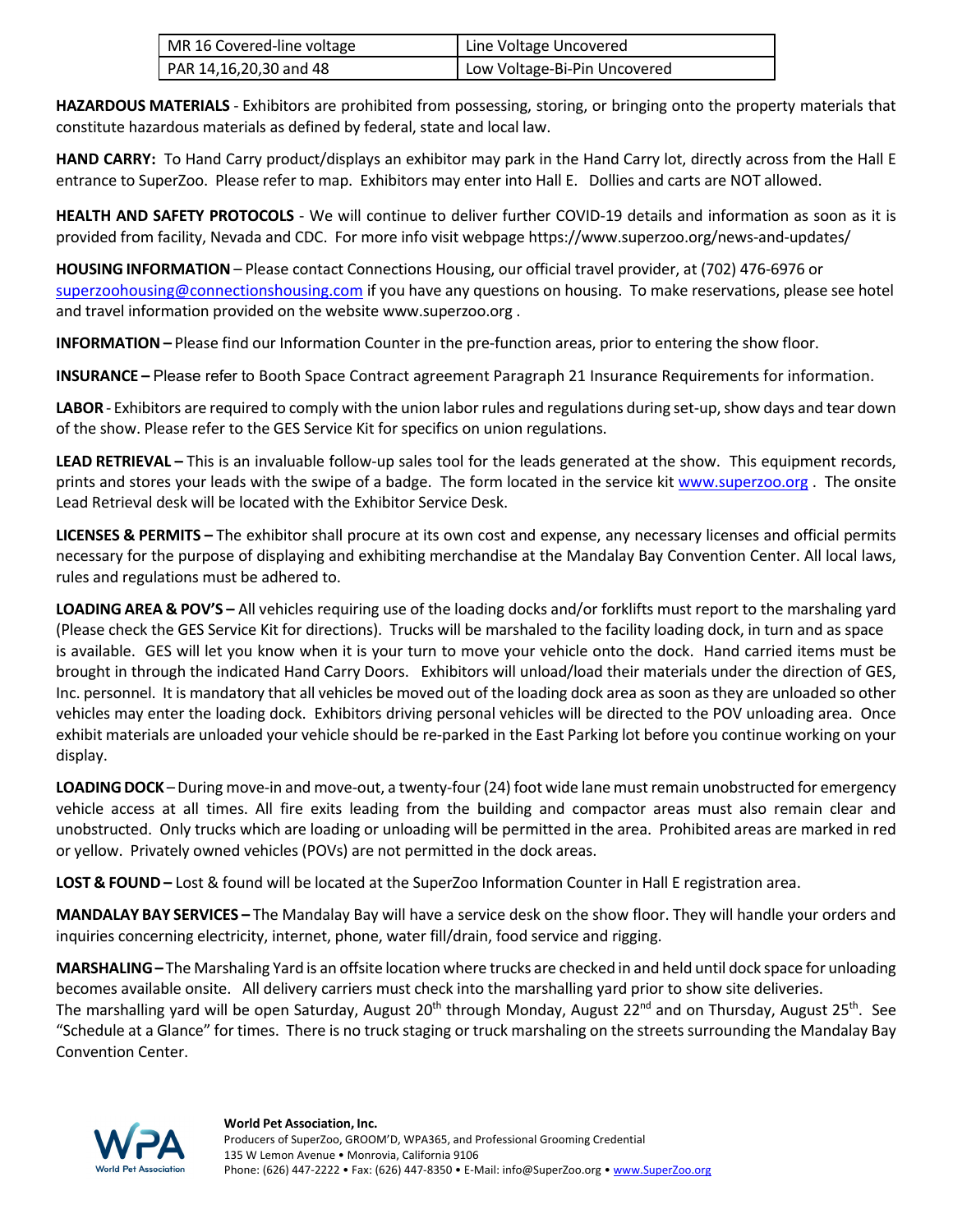**MATERIAL HANDLING –** *Exclusive Provider* – Freight rates and order forms for services are available in the GES portion of the Service kit. If you wish to send materials in advance you may send them to GES. See the Exhibitor Material Handling form in the GES Service Kit.

**MATERIAL HANLDING, FREE 300 pounds –** SuperZoo management has contracted with GES to provide the first 300 pounds of material handling per exhibitor. See GES portion of this Service Kit for material handling information.

**MOVE-IN** – is Saturday, August 20<sup>th</sup> (booths 400 sq ft and larger only), Sunday, August 21<sup>st</sup> and Monday, August 22<sup>nd</sup>, for all exhibitors, regardless of booth size. All exhibits must be completed before you leave the show floor on Monday, August 22<sup>nd</sup>. Check the Rules & Regulations regarding booth decorations and obstructions. Exhibitors needing a forklift for moving material into the hall must arrive before 4:00pm on Monday, August  $22^{nd}$ . See the Exhibitor Material Handling form in the GES Service Kit for further information.

**MOVE OUT** – Dismantling begins at 3:01pm Thursday, August 25<sup>th</sup>. We have a targeted move out schedule so please note your move out time on the GES map.

|           | <b>Carrier Must Check In By</b>             | Move Out Must Be Complete By                 |
|-----------|---------------------------------------------|----------------------------------------------|
| Hall B    | Thursday, August 25 <sup>th</sup> by 9:00pm | Thursday, August 25 <sup>th</sup> by 10:00pm |
| Hall C    | Friday, August 26 <sup>th</sup> by 8:00am   | Friday, August 26 <sup>th</sup> by 10:00am   |
| Halls DEF | Friday, August 26 <sup>th</sup> by 9:00am   | Friday, August 26 <sup>th</sup> by 2:00pm    |

Early dismantling (including packing‐up of any part of your exhibit) violates Show Rules and more importantly, detracts from the professional appearance of SuperZoo. Please note that early dismantling will not be tolerated. Remember, closing down your exhibitor booth prior to show closing will result in a \$1,000.00 fine that will be due and payable prior to inclusion in any other WPA event.

The aisle carpet must be removed before exhibitors may start moving out. Exhibitors are asked for their cooperation in not placing any booth materials on the aisle carpet so that carpet removal can be expedited.

You may hand carry items out of the hall at 3:01pm.

Remember to remove valuable items from your booth on the first load. Do not leave briefcases, computers, printers, telephones, or product in an unattended booth. If you need to leave your booth any time before you have packed up your booth for shipment, please consider hiring a Security Guard (form included in this Exhibitor Service Kit) to safeguard your property. Show management cannot assume responsibility for the loss or damage. If you are leaving materialsin your booth overnight, please use a security cage to store costly or smaller items or hire a Security Guard. SuperZoo management does not guarantee the safety of items left overnight. While we do provide over all security for the hall, the responsibility is the exhibitors to safeguard exhibit materials.

**MUSIC –** Please be advised that if any copyrighted music is to be played in your booth, you must obtain all the necessary licenses from the copyright owner or licensing agency representing the copyright owner. Licensing jurisdictions include the playing of live, as well as recorded music (record, tape, compact disc, internet, etc.) whether or not, it is the essence of the presentation, or is only used as background on a videotape or other form of presentation. Documentation showing proper licensing must be posted within your booth and be made available for inspection at the request of authorized agents of ASCAP and/or BMI. Please contact the agencies listed below to obtain the required proper license(s).

| ASCAP                               | <b>BMI (Broadcast Music, Inc.)</b>             |
|-------------------------------------|------------------------------------------------|
| <b>Licensing Department</b>         | Licensing Department                           |
| 1 Lincoln Plaza, New York, NY 10023 | 10 Music Square East, Nashville, TN 37203-4399 |
| $(212)$ 621-6000                    | $(615)$ 401-2000                               |

**PARKING** – The Mandalay Bay self-parking structure is located on the west side of the building and can be accessed via Hacienda or Frank Sinatra Way. Convention Center parking garage is located on the south end of the building and can be accessed via Las Vegas Blvd or Russell Rd. Parking policies are as follows:



#### **World Pet Association, Inc.**  Producers of SuperZoo, GROOM'D, WPA365, and Professional Grooming Credential 135 W Lemon Avenue • Monrovia, California 9106 Phone: (626) 447-2222 • Fax: (626) 447-8350 • E-Mail: info@SuperZoo.org • www.SuperZoo.org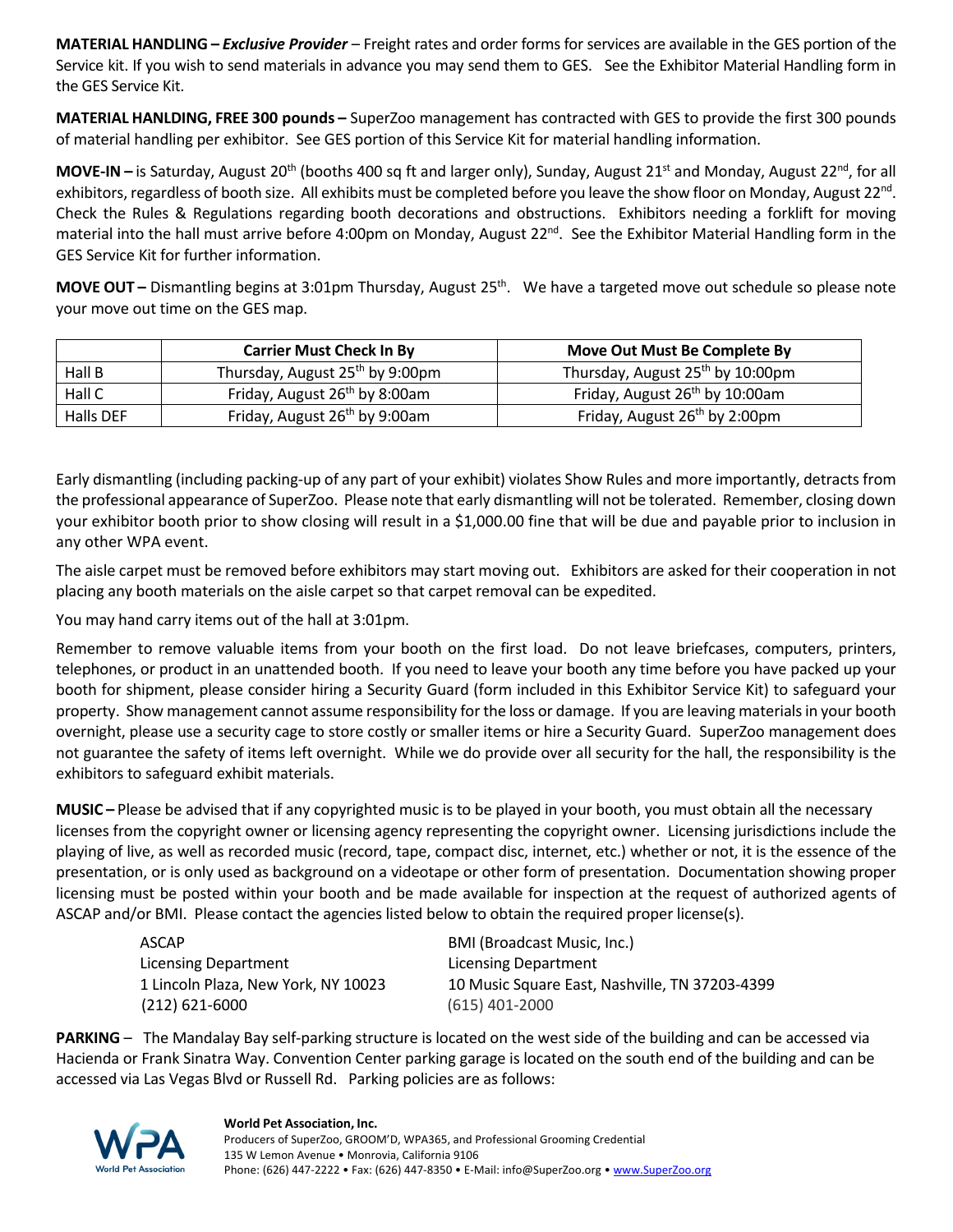• The self‐parking pricing for the Mandalay Bay Property is:

At MB: 1st Hour is free of charge (First Day Only) 1‐4 Hours \$12 4‐24 Hours \$15 Over 24 Hours \$15

Also to note, if anyone uses Valet in the hotel, the rates are different from the self‐parking:

| At MB: M-TH        | At MB: FRI-SUN     |
|--------------------|--------------------|
| 0-2 Hours \$18     | 0-2 Hours \$20     |
| 2-4 Hours \$22     | 2-4 Hours \$24     |
| 4-24 Hours \$26    | 4-24 Hours \$30    |
| Over 24 Hours \$26 | Over 24 Hours \$30 |

• The outdoor parking lot is not open parking for guests. However, for SuperZoo, because the garage gets full within the first hour of show open, MBCC arranged for additional parking spots in the open lot. Parking rates would still apply. • Any vehicle parking in a red zone or in any zone labeled "No Parking" will be towed at the owner's expense without notice.

• Privately owned vehicles (POV) will be allowed limited time to load and unload in designated POV areas only as long as there is someone with the vehicle at all times.

• Handicap parking spaces are available on site at the Mandalay Bay Convention Center within close proximity to the facility.

**RIGGING ‐** *Exclusive Provider –* GES is designated as the official rigger of all signage INSIDE the convention center hall. The sign must be 200 lbs. or less with no electrical outlets. For signs over 200 lbs or that require electricity, please use the Mandalay Bay Hanging Sign order form.

**SECURITY –** Will be provided by WPA from move in through move out. However, neither WPA nor the Mandalay Bay Convention Center isliable for any loss or damage of materials. Please consider ordering booth security during the show and during Move Out if you plan on leaving your booth between the close of the show Thursday, August 25<sup>th</sup> at 3:01pm and when you have your booth packed up and ready for shipping. See form/information in the Exhibitor Service Kit/ www.superzoo.org. Do not leave expensive or personal valuables unattended in your booth or in the seat of a car or truck. Remember the exhibitor has ultimate and sole responsibility of protecting his own materials.

**SELLING YOUR BOOTH/PRODUCT AT THE CLOSE OF SHOW:** You are responsible for making sure your buyer is able to move their purchase off the show floor. Please ask your floor manager or GES Executive on‐site for information.

**SHIPPINGANDHANDLING–** For ease of planning and receiving please ship all booth material through GES either in advanced to the warehouse or direct to show site. Please see the Material Handling Section of the GES Service Manual.

**SHIPMENTS OVER 150LBS:** Shipments that are over 150 lbs must be shipped to the General Service Contractor handling freight for the show. If trade show shipments over 150 lbs are shipped to the hotel, FedEx cannot deliver them to the show floor. Therefore, the exhibitor will be charged handling fees from FedEx and delivery fees from the General Service Contractor.

Mandalay Bay reserves the right to refuse to accept any package in its commercially reasonable discretion. In addition, we are not responsible for packages that are lost, stolen, damaged, or not delivered on time once they have been given to the designated carrier.

**SIGNAGE –** Hanging banners or signs higher than what is allowable (24') for regular In‐line Booths are reserved for island booths that are 400 sq ft and larger. Signage for any In‐Line, End‐cap or Peninsula Booths may not exceed 8' in the back half of the booth and 4' in the front half of the booth. Hanging banners for any non-island booths are not allowed.

**SIGNS, BOOTH –** Each linear booth will receive a floor number and a company identification sign with the company name and booth number. They are included as part of your exhibit fee. Any errors should be reported to GES on site and they will correct them for you. Any exhibitor requiring additional signs, including hanging signs should place an order with GES.